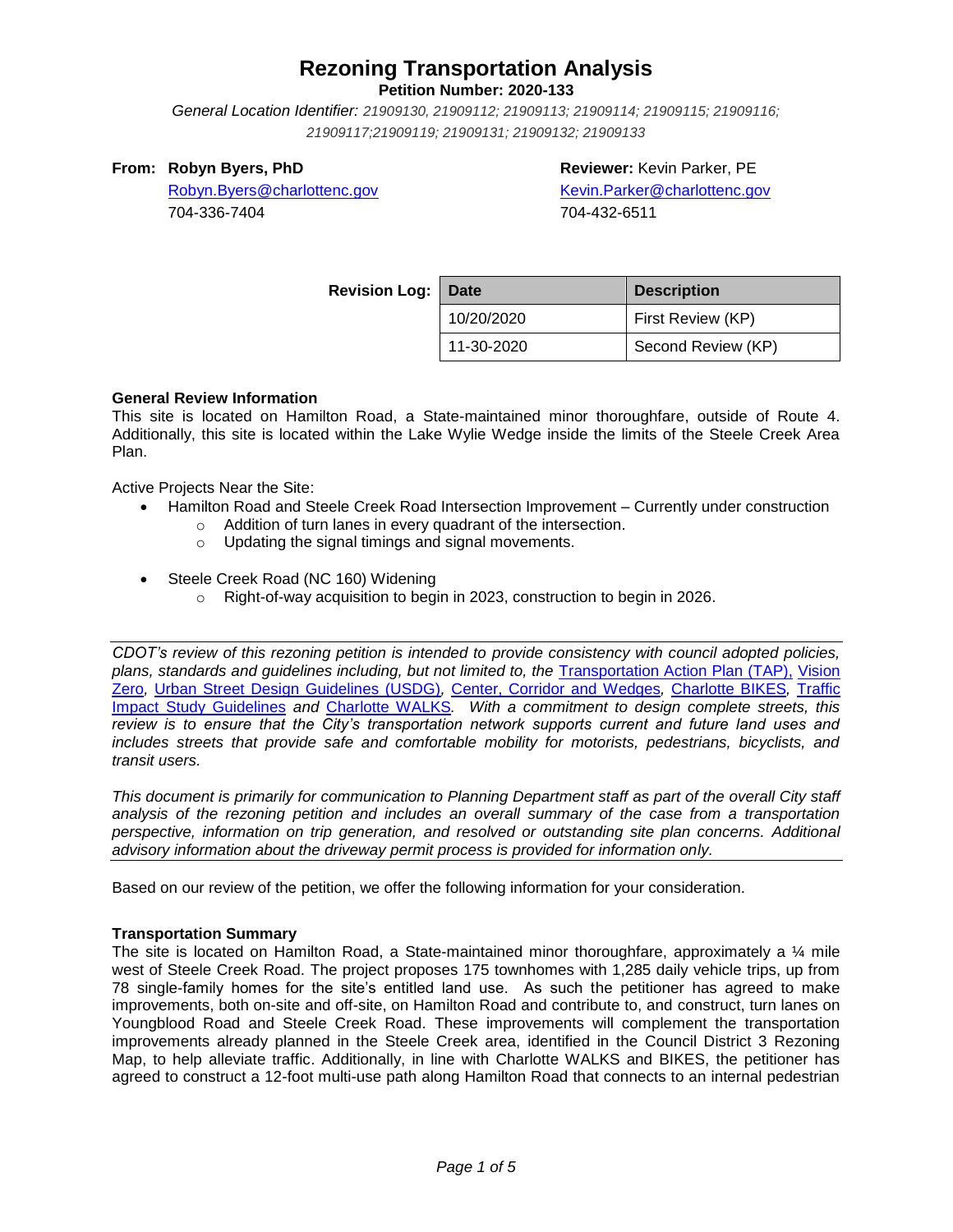**Petition Number: 2020-133**

*General Location Identifier: [21909130, 21909112; 21909113; 21909114; 21909115; 21909116;](https://charlotte-prod-av.accela.com/portlets/parcel/parcelList.do?mode=list&entityType=PARCEL_DAILY&module=Planning&spaceName=spaces.rzp2020133)  [21909117;21909119; 21909131; 21909132; 21909133](https://charlotte-prod-av.accela.com/portlets/parcel/parcelList.do?mode=list&entityType=PARCEL_DAILY&module=Planning&spaceName=spaces.rzp2020133)*

network. Outstanding items include, but are not limited to, labeling and dimension the curb line, right-ofway, and 12-foot multi-use path from the existing centerline of Hamilton Road.

#### **Trip Generation**

| <b>Scenario</b>                           | <b>Land Use</b>                    | <b>Intensity</b> | <b>Trip Generation</b><br>(vehicle<br>trips/day) | <b>Source</b>                            |
|-------------------------------------------|------------------------------------|------------------|--------------------------------------------------|------------------------------------------|
| <b>Existing Use</b>                       | Single Family                      | 9 DU             | 115                                              | <b>Tax Record</b>                        |
| Entitlement with<br><b>Current Zoning</b> | Single Family<br>(26.2 acres, R-3) | 78 DU            | 830                                              | <b>General Guidance</b><br>from Planning |
| Proposed Zoning                           | Townhomes                          | 175 DU           | 1.285                                            | Site Plan: July 2020                     |

#### **Please provided responses to our comments.**

**Outstanding Issues Contains a Strike of the Strike of Australian Strike of Australian Strike of Australian Strike of Australian Strike of Australian Strike of Australian Strike of Australian Strike of Australian Strike** 

- 1. Label and dimension the curb line, as depicted on the site plan, from the centerline of Hamilton Road to the proposed back of curb. **Update to Comment as a result of the11-16-2020 Site Plan:** The curb line needs to be clearly labeled and dimensioned from the existing center line of Hamilton Road
- 2. **Traffic Study** A Traffic Impact Study is not necessary for the complete review of this petition. If during the permitting process the site generates more than 2,500 daily trips, then a traffic study will be required.
- 3. Label and dimension the proposed right-of-way, along Hamilton Road, from the Hamilton Road centerline, including the commitment to dedicate the proposed right-of-way in the conditional notes. **Update to Comment as a result of the11-16-2020 Site Plan:** The proposed dedicated ROW needs to be clearly labeled and dimensioned from the existing center line of Hamilton Road
- 4. Label and dimension the proposed planting strip and the 12-foot multi-use path from the centerline of Hamilton Road, including the commitment to the construction of the proposed planting strip and 12 foot multi-use path in the conditional notes. **Update to Comment as a result of the11-16-2020 Site Plan:** The planting strip and MUP need to be clearly labeled and dimensioned from the existing center line of Hamilton Road
- 5. Revise the site plan by providing a street stub, instead of a cul-de-sac, at the terminus of Public Road B.

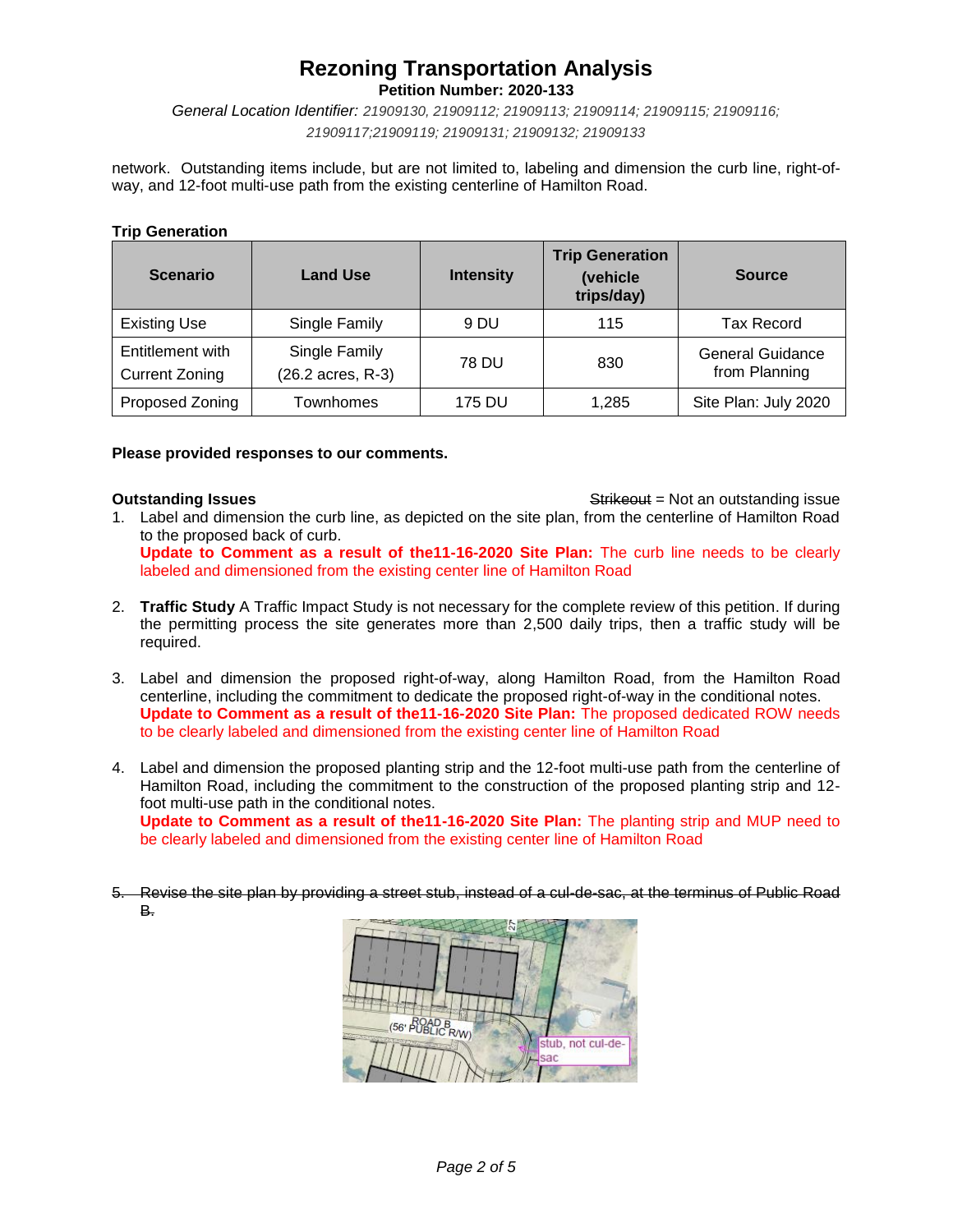**Petition Number: 2020-133**

*General Location Identifier: [21909130, 21909112; 21909113; 21909114; 21909115; 21909116;](https://charlotte-prod-av.accela.com/portlets/parcel/parcelList.do?mode=list&entityType=PARCEL_DAILY&module=Planning&spaceName=spaces.rzp2020133)  [21909117;21909119; 21909131; 21909132; 21909133](https://charlotte-prod-av.accela.com/portlets/parcel/parcelList.do?mode=list&entityType=PARCEL_DAILY&module=Planning&spaceName=spaces.rzp2020133)*

6. Add a conditional note stating the left turn-lane, tapers, and median striping, at the intersection of Hamilton Road and Public Road A, will be designed accordingly to NCDOT Standards.



7. Revise the site plan and the conditional notes to commit to the construction of the three-lane cross section along this site's frontage on Hamilton Road, to the western Hamilton Road terminus of the NCDOT intersection improvement project at Hamilton Road/Steele Creek Road. Coordinate with NCDOT to acquire any CAD files or official plans.



8. Revise the site plan and the conditional notes to commit to constructing a southbound right-turn lane, on Steele Creek Road, onto Winged Teal Road. Include in the conditional notes that this right-turn lane construction will be coordinated with NCDOT during the permitting process.

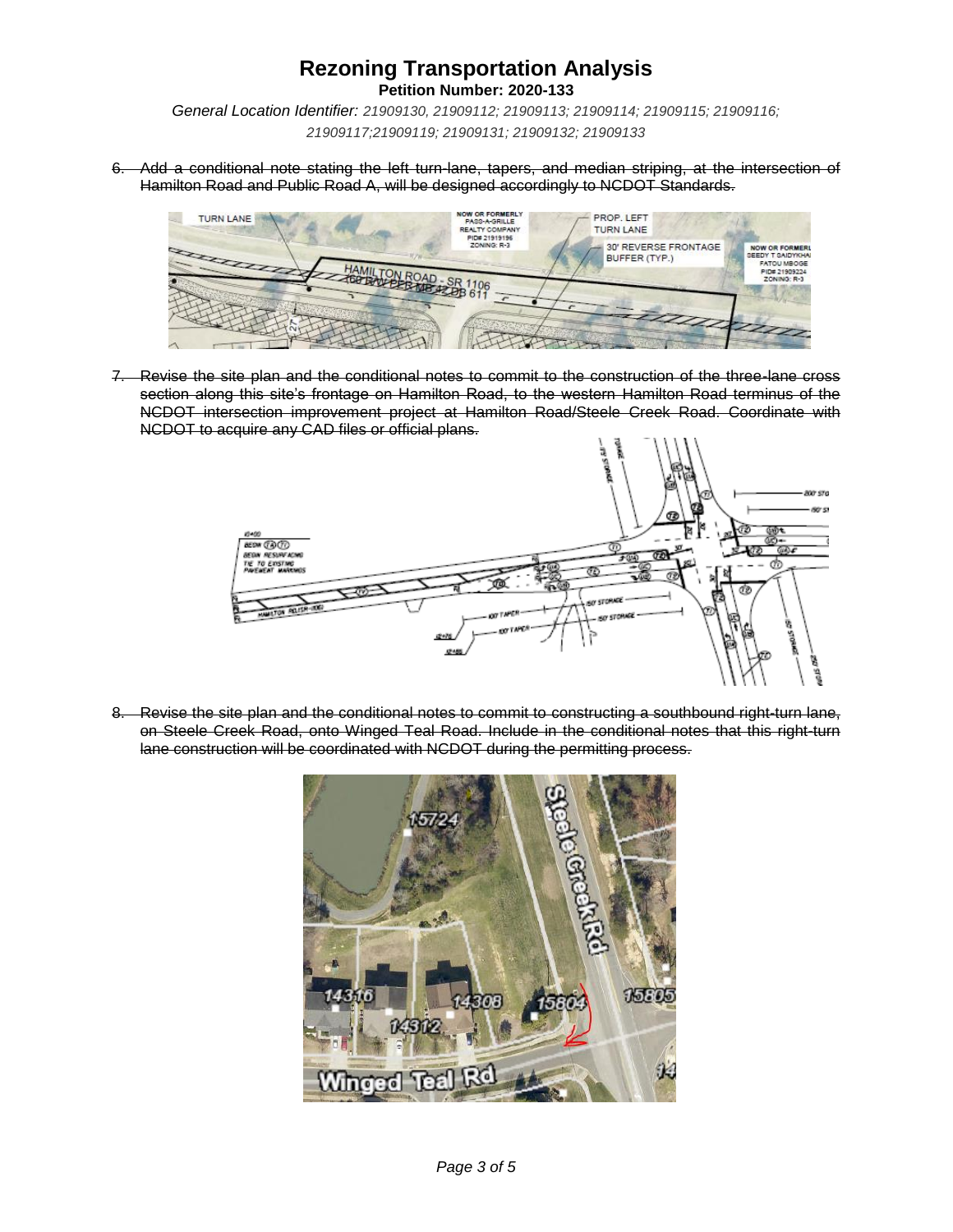**Petition Number: 2020-133**

*General Location Identifier: [21909130, 21909112; 21909113; 21909114; 21909115; 21909116;](https://charlotte-prod-av.accela.com/portlets/parcel/parcelList.do?mode=list&entityType=PARCEL_DAILY&module=Planning&spaceName=spaces.rzp2020133)  [21909117;21909119; 21909131; 21909132; 21909133](https://charlotte-prod-av.accela.com/portlets/parcel/parcelList.do?mode=list&entityType=PARCEL_DAILY&module=Planning&spaceName=spaces.rzp2020133)*

9. Revise the site plan and the conditional notes to commit to the construction of a southbound left-turn lane on Youngblood Road, to turn on Hamilton Road, with 150-feet of storage. Include in the conditional notes that this left-turn lane construction will be coordinated with NCDOT during the permitting process.

**Updated Comment from 11-16-2020 Site Plan:** Included note to coordinate with the Coves at Lake Wylie Developer to contribute to this turn-lane. Comment rescinded.



10. Revise the site plan by designing the development with the appropriate block length(s), as described in Chapter 20 of the Subdivisions Ordinance. **Comment Review Meeting 11-9-2020:** Verify Block length comment with Josh Weaver.